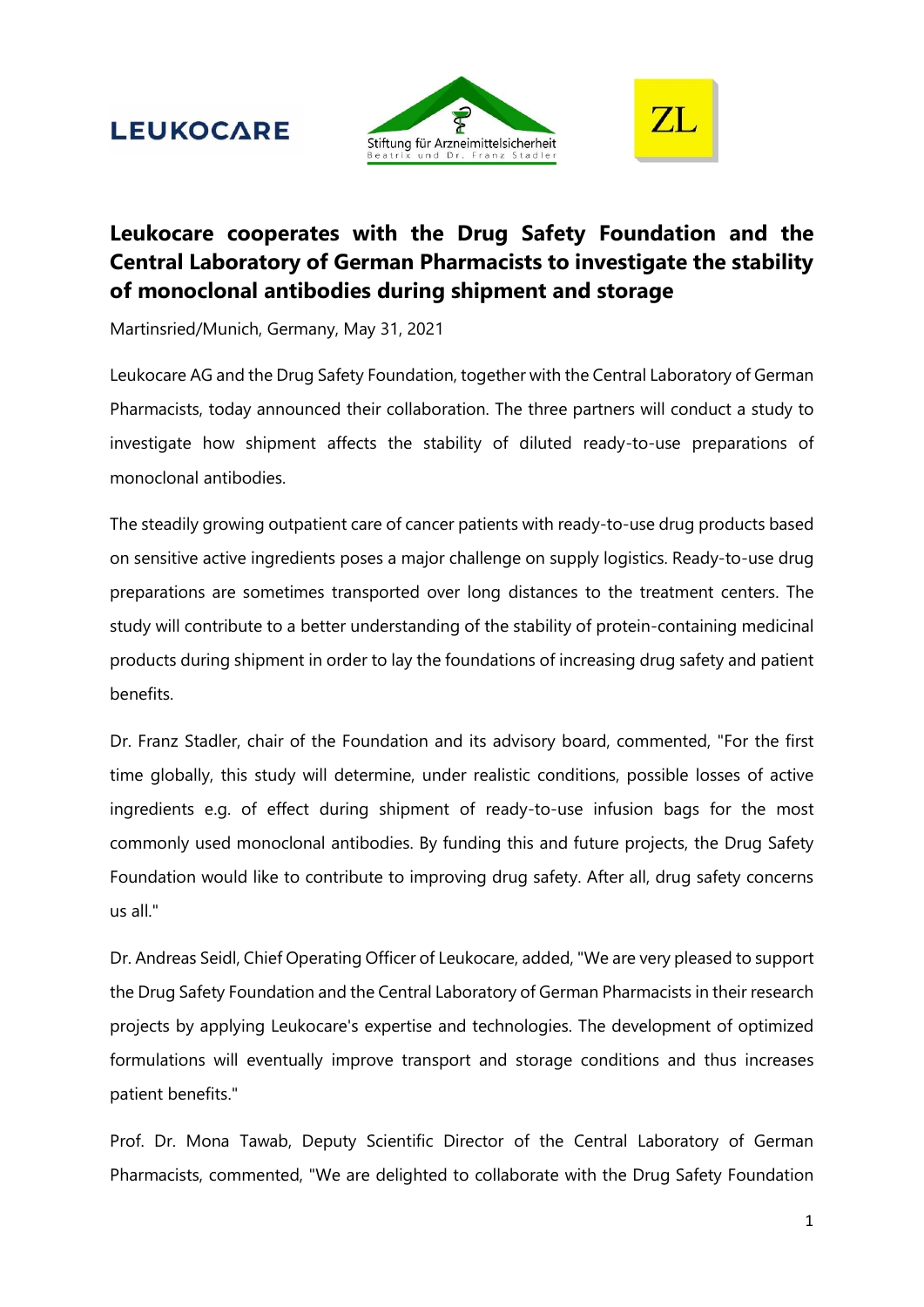and Leukocare to answer an important but still unanswered question about the impact of shipment on the pharmaceutical quality of monoclonal antibodies prepared in diluted form in pharmacies. Because of the knowledge gained, it will be possible to derive practice-oriented recommendations and to support pharmacies even better in their daily tasks."

#### **About Leukocare AG**

Leukocare AG, located in Martinsried/Munich, Germany and Milford, MA, USA, is a biotechnology company specialized in the field of biopharmaceutical formulation development. Operating at the interface of drug substance and drug product development, Leukocare combines sound knowledge of formulation development with bioinformatics and artificial intelligence.

The formulation development approach consists of two elements: a library of up to 100 different regulatory well-established and employed excipients and a rational development approach which employs statistical software and self-learning algorithms as well as state of the art design of experiment (DoE) matrices. By utilizing the artificial intelligence elements, Leukocare is able to specifically combine excipients leading to stabilizing formulations tailored to the drug product's needs.

Leukocare's superior and innovative drug product formulations can be applied to a broad range of applications: biologics & biosimilars, vaccines & viral vectors and biofunctionalized devices.

#### [www.leukocare.com](http://www.leukocare.com/)

#### **About the Drug Safety Foundation**

Established in 2020, the Drug Safety Foundation is a non-profit, private foundation that strives to address the core issues of drug safety, particularly focusing on compliance, verification, continuous analysis, and improvement. The foundation's goal is to establish an additional control authority. The activities of the foundation are not subject to official procedures and processes, but address the issue of drug safety without reservations and without political or lobby-interest-driven guidelines. It covers tasks that are hardly focused on officially, or not at all. The foundation sees itself as an aid and supplement to official tasks and procedures.

Further information and the possibility of supporting the work of the Drug Safety Foundation through donations or endowments can be found at [www.stiftung-arzneimittelsicherheit.de.](http://www.stiftung-arzneimittelsicherheit.de/)